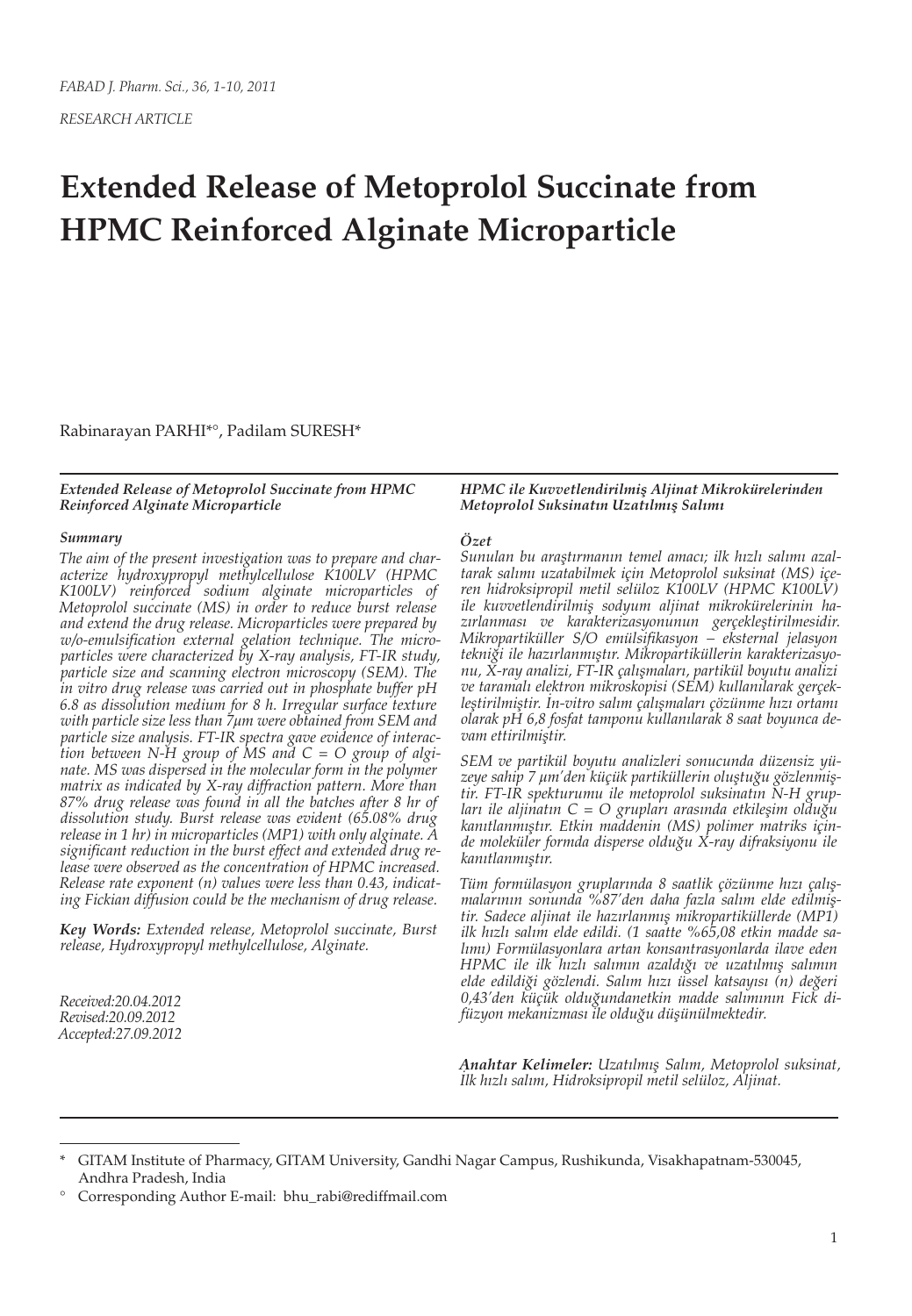# **INTRODUCTION**

Oral route is one of the most widely used routes of drug administration because of its advantages of ease of administration, improved patient compliance, convenience, least sterility constraints and flexibility in designing the dosage form (1). In immediaterelease dosage forms, there are little or no control over release of drug from the dosage form, which most often result in unpredictable and often sub- or supratherapeutic plasma concentration (2). Developing oral controlled release systems for drugs with high watersolubility have always challenged the pharmaceutical technologist. Most of these drugs with high watersolubility, if not formulated properly, are released at high rates and are likely to produce toxic effects (3).

Metoprolol succinate is widely used in the treatment of hypertension, angina pectoris, and arrhythmias, due to its β-selective adrenoceptor blocking property (4). The drug is freely soluble in water and is administered at a dose of 100 mg daily, the half-life of MS is about 3-4 h, and its oral bioavailability has been reported to be about 50% (5). Several oxidative pathways including a-hydroxylation, O-demethylation and N-dealkylation extensively metabolize the drug (6). The therapeutic efficacy of MS by providing constant rate input and maintenance of steady-state blood levels (7, 8). In addition, it was reported that MS showing good absorption in the entire GI tract, rapid elimination and a well defined relationship between the β-blocking effect and plasma drug concentration (9). Combination of the above properties make MS a suitable candidate for the development of an extended-release (ER) formulation. Different types of controlled release formulations such as matrix tablets (10), multiple emulsion (11), iontophoretic application (12), osmotic tablets (13), electrolyte induced peripheral stiffening matrix system (14) and three layered tablets (1, 15) were reported.

Polymer-based drug delivery systems, such as microspheres/microparticles, are relatively simple to produce and can be administered by various routes, including oral, pulmonary and parenteral injection. Microspheres/Microparticles using a single polymer generally lead to high initial drug release (burst effect), due to which it is impossible to sustain the release for

long periods. Burst release may occur due to a number of phenomena, including the presence of the drug on the microsphere surface, porosity of the microparticles and physical-chemical nature of the polymeric matrix (16, 17). Therefore, it is proposed to develop microparticles with a combination of polymers, in order to reduce initial burst release and prolong the drug release.

Alginates are naturally occurring, linear unbranched polysaccharides which contain various amounts of 1,4-linked β-D-mannuronic and α-L-guluronic acid units arranged as blocks along the chain, where homopolymeric regions are interdispersed with regions of alternating structure. They are able to form water-insoluble gels by cross-linking with divalent cations (e.g.,  $Ca^{2+}$ ) (18). HPMC has been extensively used as a rate controlling polymer in oral ER dosage forms because its non-toxic nature, availability in different chemical substitution forms, high hydration rates and different viscosity grades. Rapid formation of a viscous gel layer upon hydration and the viscosity of the gel layer of HPMC govern its performance in an ER matrix system (19). Upon formation of the gel layer, viscosity of the gel layer regulates the overall rate of drug release. In addition, variations in HPMC concentration from low to high (10–50%), results in broad differences in dissolution profiles (20).

The combination of HPMC and calcium alginate was seleceted as polymers in developing the microparticulate system. The idea is to reinforce the HPMC gel via a calcium cross-linked alginate network. Hence, the rapid dissociation of HPMC can be reduced. At the same time, HPMC could fill the pores of the alginate gel upon gelation and act as diffusion barrier for entrapped drug. Thereby sustained release of the drug can be achieved.

# **MATERIALS AND METHODS Materials**

The drug, metoprolol succinate, was supplied by Cadila Healthcare Ltd., Ahemedabad, India. HPMC K100LV and Sodium alginate were obtained from Loba Chem Pvt. Ltd., Mumbai, India. Tween 80 and span 80 (polysorbate 80 and sorbitan monooleate 80) were purchased from Merck, India. All other ingredients used throughout the study were of analytical grade.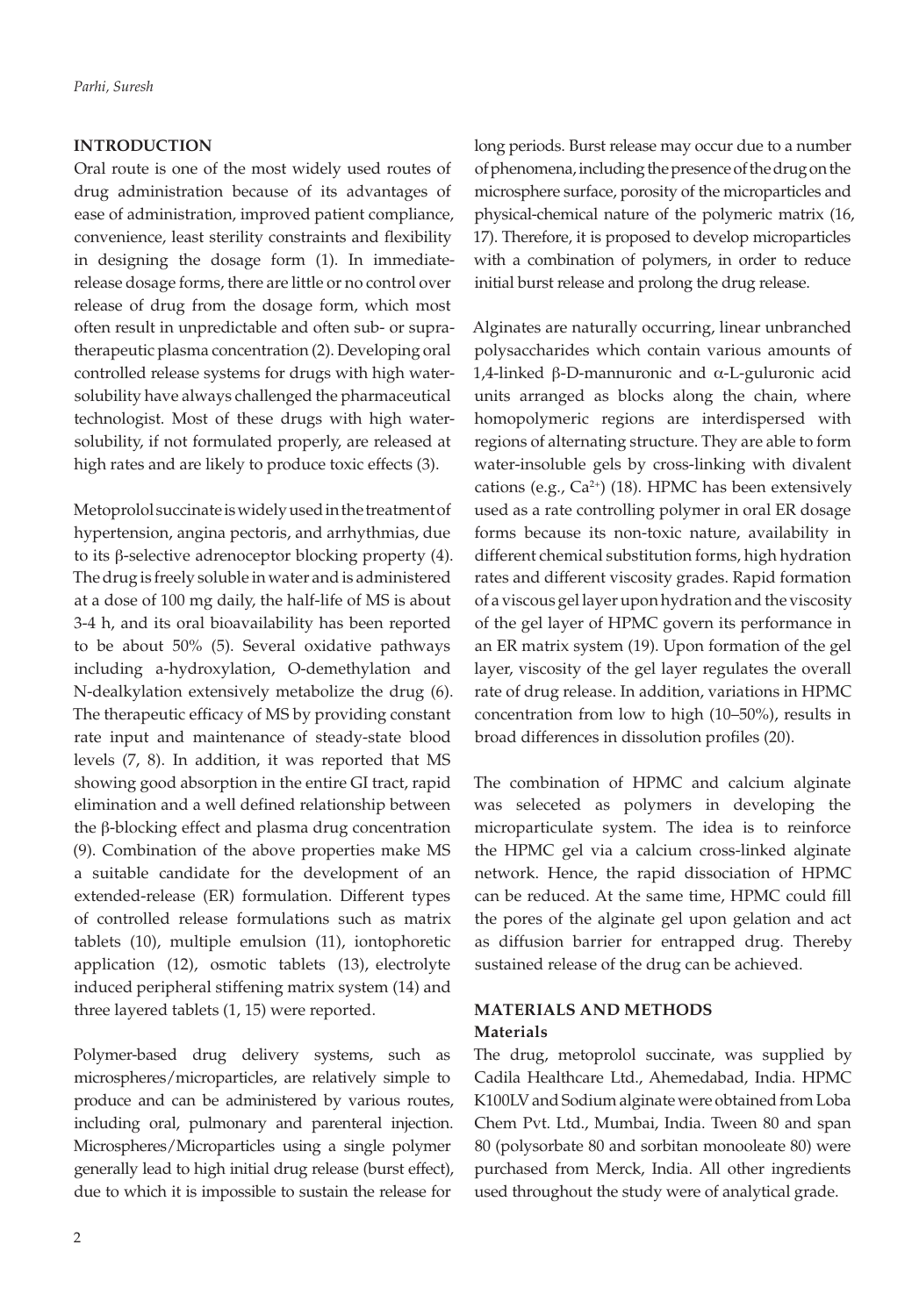#### **Microparticle Preparation**

Microparticles were prepared by w/o/emulsion external cross-linking method (21). In detail, twenty gram aqueous solution of 0.6, 0.5, 0.4, 0.3, 0.2 and 0.1 g (w/w) sodium alginate with 0, 0.1, 0.2, 0.3, 0.4, 0.5 g (w/w) of HPMC, respectively were prepared. To the above solutions 100 mg of the drug was added. Then, this aqueous phases were dispersed in 30 g peanut oil (organic phase) containing 3.3% w/w Span 80 (1 g) using a magnetic stirrer (Remi, India) at 600 rpm for 10 min. Two grams aqueous solution of 25% Tween 80 (0.5 g, resulting in a ratio of Span 80: Tween  $80 = 2:1$ ) was added, and the emulsion was stirred for another 5 min. The system was heated to 40–45°C under continuous stirring on a magnetic heating plate. Then,  $8$  g of an aqueous CaCl<sub>2</sub> solution ( $25\%$  w/w) was added drop wise (during 4 min) using a syringe with needle no. 23. Stirring was continued for another 15 min. The system was then allowed to cool down for 10 min (under stirring at 200 rpm). Subsequently, the microparticles were recovered by vacuum filtration, further washing three times (3x30 ml) with isopropanol. After the washing, microparticles were dried in oven at 60ºC for 6 hrs.

# **Characterization of Microparticles** *Determination of drug loading content and encapsulation efficiency*

Microparticles (10 mg, accurately weighed) were dissolved under horizontal shaking (100 rpm, water bath shaker, Remi, India) for 24 hrs at room temperature in 10 mL sodium citrate solution (3% w/w). This medium was selected because it contains calcium chelating ions, which displaces the drug associated to alginate (22, 23). The MS content was determined spectrophotometrically (UV-1700, Shimadzu, Japan) at  $\lambda$ max = 274 nm. Then, the drug loading content and encapsulation efficiency were calculated, using Equation 1 and 2

Drug loading content  $\binom{0}{0}$  = Drug recovered in microparticles (mg)  $\times 100(1)$ Microparticles recovered (mg)

| Encapsulation        | Drug found in the                              |     |  |
|----------------------|------------------------------------------------|-----|--|
| efficiency $(\% )$ = | microparticles (mg)                            |     |  |
|                      | Drug initialy added to<br>the formulation (mg) | (2) |  |

# *Size distribution of microparticles*

The size distribution of microparticles was evaluated by nanoparticle analyser (SZ-100, Horiba, Japan). Microparticles were suspended in isopropanol by sonication (Bath sonicator) for 1 min prior to measurement.

#### *Scanning Electron Microscopy (SEM)*

The morphology of microparticles was carried out by Scanning Electron Microscopy (SEM, 5SM-5800, JEOL, Tokyo, Japan). Samples were coated with platinum using auto fine coater for 75 sec with thickness 25 nm at a 40 mA operating current.

## *Powder X-Ray Diffractometry (PXRD)*

PXRD analysis was carried out to study the change of state of MS from crystalline to amorphous state in the polymer matrix. PXRD study was performed over the range 2θ of 5 to 70º, using PANlytical X'Pert PRO X-ray diffractometer (MPD PW3040/60 XRD, Almelo, The Netherland) with Ni-filtered CuKα radiation.

#### *FT-IR spectrophotometry*

FT-IR analysis was performed on MS, HPMC and Alginate in bulk, MS in a physical mixture with both alginate and HPMC (1:1) and on the microparticles. An FT-IR spectrophotometer (Alpha-FT-IR, Bruker Optics, Germany) was used for recording the spectra of the samples in nujol mull.

## *In-Vitro drug release*

The *in-vitro* drug release study was carried out in a phosphate buffer of pH 6.8 at 37 ±0.5ºC, using USP I dissolution apparatus (Electrolab-model TDT-06L). A total amount of microparticles equivalent to 10 mg of drug was placed in the basket. The basket was rotated at 100 rpm for 8 h. After pre-determined time intervals (0.5, 1, 2, 3, 4, 5, 6, 7, 8 h) aliquots of 10 ml from the dissolution medium were withdrawn and the same volume of phosphate buffer pH 6.8 maintained at 37 ±0.5ºC were replaced immediately. The samples were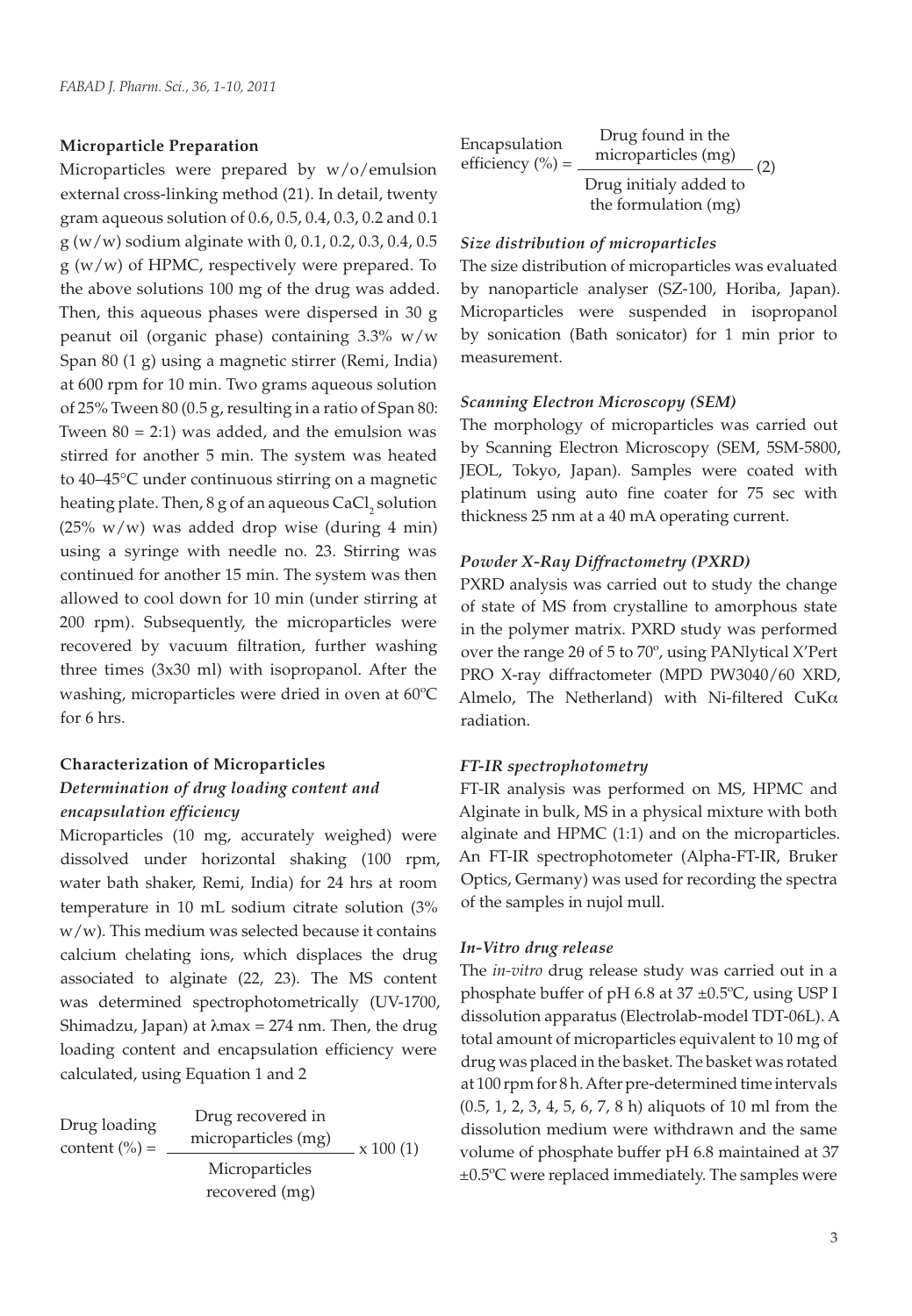then analyzed by UV-Vis spectrophotometry (λmax = 274nm) and the amount of the released drug was calculated.

# *Drug Release Kinetic Modelling*

To investigate the effect of the degree of crosslinking and different proportions of polymers on the mechanism of MS release from microparticles, a semi-empirical model, known as the power law was used (24). It is presented as Equation 3:

$$
M_{t} / M_{\infty} = kt^{n} \quad (3)
$$

where  $\mathbf{M}_{\mathsf{t}}$  is the mass of drug released at time t,  $\mathbf{M}_{\mathsf{\scriptscriptstyle w}}$  is the amount released at time  $t = \infty$ , thus  $M_t/M_{\infty}$  is the fraction of drug released at time t, provided that t is limited to times where the fraction of drug release is more than 60%, k is the kinetic constant, and n is the release exponent, which is used to characterize the mechanism of the drug release (25).

Analysis of variance (ANOVA-one way) was performed to find out if there was any significant difference of effect of the content of polymer (Sod. Alginate and HPMC), at different concentration levels, on drug release from different formulation at 5% confidence level. The statistical analysis was performed using Microsoft Excel software.

# **RESULTS AND DISCUSSION**

In this study, alginate microparticles loaded with MS were developed using emulsification and external gelation methods. Aqueous emulsion droplets, containing both polymers and drug, converted into solid microparticle system by gelling agent  $CaCl<sub>2</sub>$ . Calcium ions are bound to guluronic unit of the alginate, thereby forming water insoluble gel particles.

Microparticles of different formulations showed different drug loading and encapsulation efficiency, as shown in Table 1. This can be explained by the fact that polyelectrolyte complex could be formed between polyanionic alginate and the oppositely charged MS, having a cationic group. As a result, MS could be entrapped in higher concentration in the matrices having higher proportion of alginate in the formulations. Furthermore, the ratios of alginate to HPMC in the microparticle formulations were different. Since the molecular weight of alginate (Mw =  $2.85 \times 10^5$  g/mol) was much higher than that of HPMC K100LV (Mw =  $2.5 \times 10^4$  g/mol), the drug loading and encapsulation efficiency increased with increasing alginate content from formulation MP6 to MP1. The highest encapsulation efficiency was found to be 60.1% and it decreased substantially as the concentration of HPMC increased. This is likely due to the higher exposure times to ionic solution (24, 26).

The SEM images of the surface of the tray-dried microparticles (MP1 and MP4) are presented in Figure 1. The alginate:HPMC ratio significantly affected the morphology and the particle shape. Microparticles with HPMC (MP4) were distorted in shape, exhibiting an uneven (but not porous) surface. This result is attributed to higher viscosity of the peanut oil (18). The

|  | Table 1. Different microparticle compositions and its effect on drug loading and encapsulation efficiency |  |  |  |  |  |
|--|-----------------------------------------------------------------------------------------------------------|--|--|--|--|--|
|  |                                                                                                           |  |  |  |  |  |

| Formulation<br>Code | Drug<br>(mg) | Sod. alginate<br>(mg) | <b>HPMC</b><br>(mg) | Drug Loading<br>$(% \text{ wt})$ | Drug encapsulation<br>efficiency (%) |
|---------------------|--------------|-----------------------|---------------------|----------------------------------|--------------------------------------|
| MP1                 | 100          | 600                   |                     | $5.08 \pm 0.24$                  | $60.1 \pm 3.09$                      |
| MP2                 | 100          | 500                   | 100                 | $4.24 \pm 0.31$                  | $37.97 \pm 3.34$                     |
| MP <sub>3</sub>     | 100          | 400                   | 200                 | $3.76 \pm 0.07$                  | $22.94 \pm 2.1$                      |
| MP4                 | 100          | 300                   | 300                 | $3.22 \pm 0.12$                  | $14.67 \pm 0.56$                     |
| MP <sub>5</sub>     | 100          | 200                   | 400                 | $2.77 \pm 0.23$                  | $9.87 \pm 1.35$                      |
| MP <sub>6</sub>     | 100          | 100                   | 500                 | $2.68 \pm 0.06$                  | $6.76 \pm 0.63$                      |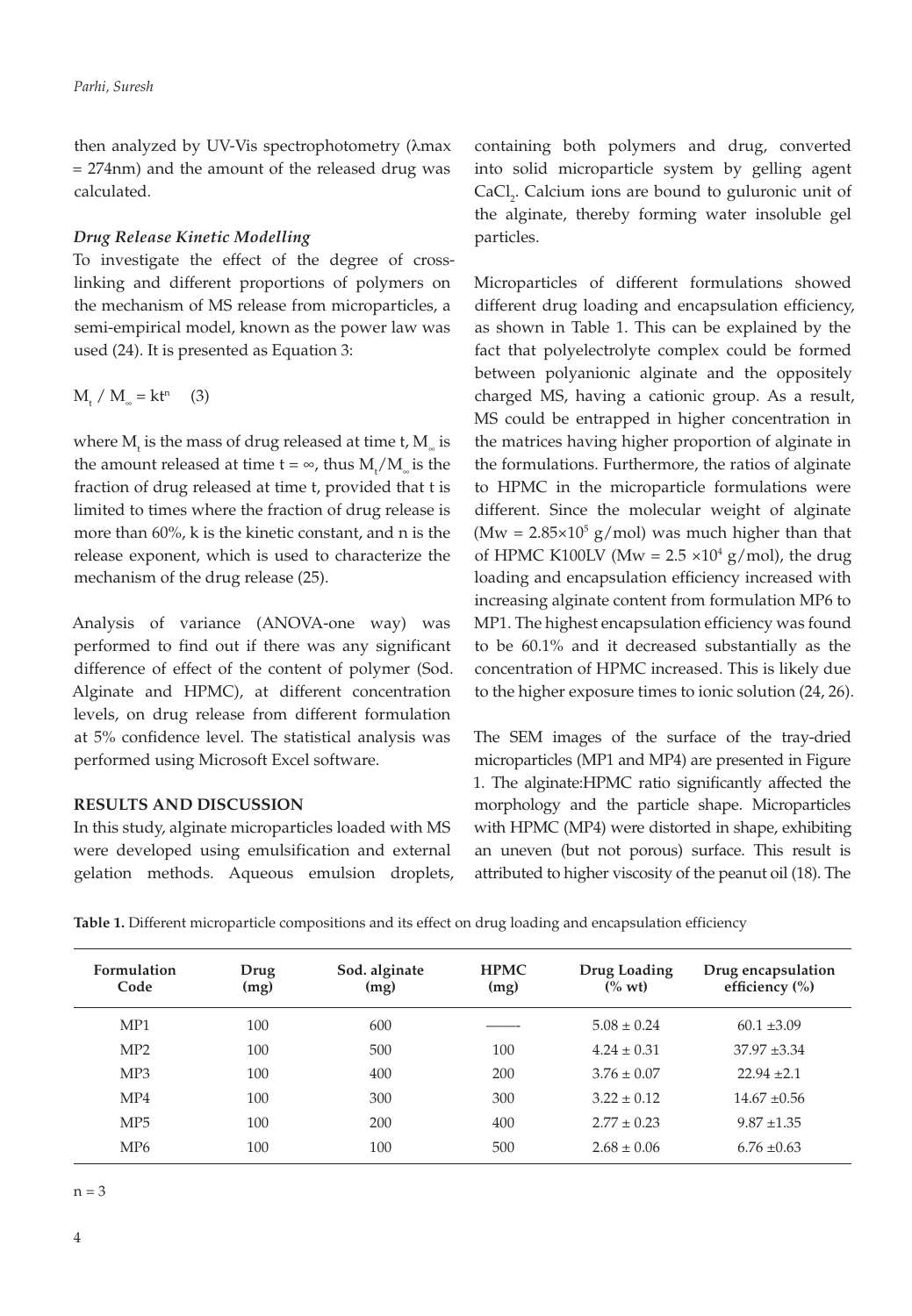

**Figure 1.** SEM micrographs: (A & C) Sample-MP1 and (B & D) Sample- MP4

expanded SEM image of microparticles MP1 shows irregular surface with a number of pores. However, the formulation MP4 in the expanded image revealed no cracks, indicating that the reinforcement was effective. Furthermore, it is expected denser cross-linked calcium alginate gel to retain more amounts of drug, leading to formation of a tough membrane, which is particularly evident in microparticle MP1 (27).

The microscopy observation is in good agreement with the data obtained by the particle size analysis. With increasing alginate content, microparticles became smaller in size as depicted in Figure 2. The average size of the formulation MP1 was determined as 4.63 µm, which is less, when compared to formulation MP4 (6.08 µm). These differences in average sizes of microparticles can be attributed to the fact that cross-linking is effective in the absence

of HPMC. In addition, the polydispersive index (PI), which is a measure of the width of the particle size distribution, is higher in both formulations, which could be due to slow speed (600 rpm) in stirring and in tray-drying process.

The XRD pattern of MS, HPMC, sodium alginate individualy and formulation MP4 are shown in the Figure 3. The diffraction pattern of MS showed numerous characteristic peaks at  $2\theta = 13.85$ , 19.19, 22.44, 23.6, 25.59, 26.57 and 43.63º, which are not present in the formulation MP4. This is an indication that the drug dissolved in the carrier state carrier matrices in amorphous form rather than the original crystalline form. This was obvious because of the solubility of drug in water initially, and followed by encapsulation of it in the polymeric matrix as molecularly dispersed form. This indicates that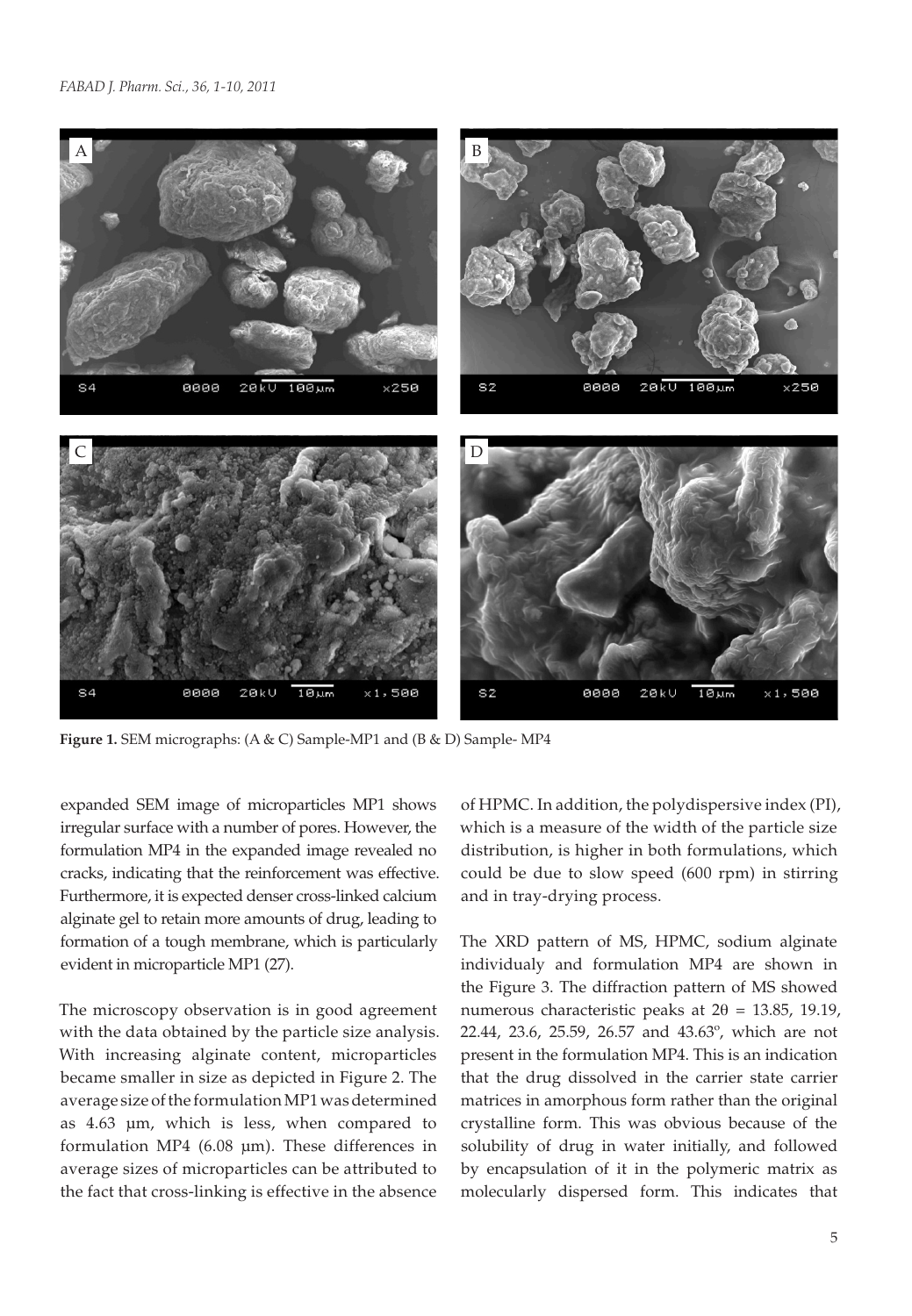

**Figure 2.** Microparticle size distribution: Formulation MP1 and MP4 (n = 3)



**Figure 3.** Comparison of XRD diffraction pattern of Sod. Alginate, HPMC, Metoprolol and Microparticles.

drug was encapsulated within the polymer matrix effectively. Three peaks at  $2\theta = 38.41$ , 43.6 and  $65^{\circ}$ were present, which could be due to the presence of the polymer in microparticles.

FT-IR spectroscopy was carried out to investigate the possibility of interaction between MS and polymers. MS has the characteristic broad peaks at 3397.63 and 3148.66 cm- , attributable to its vibrational stretching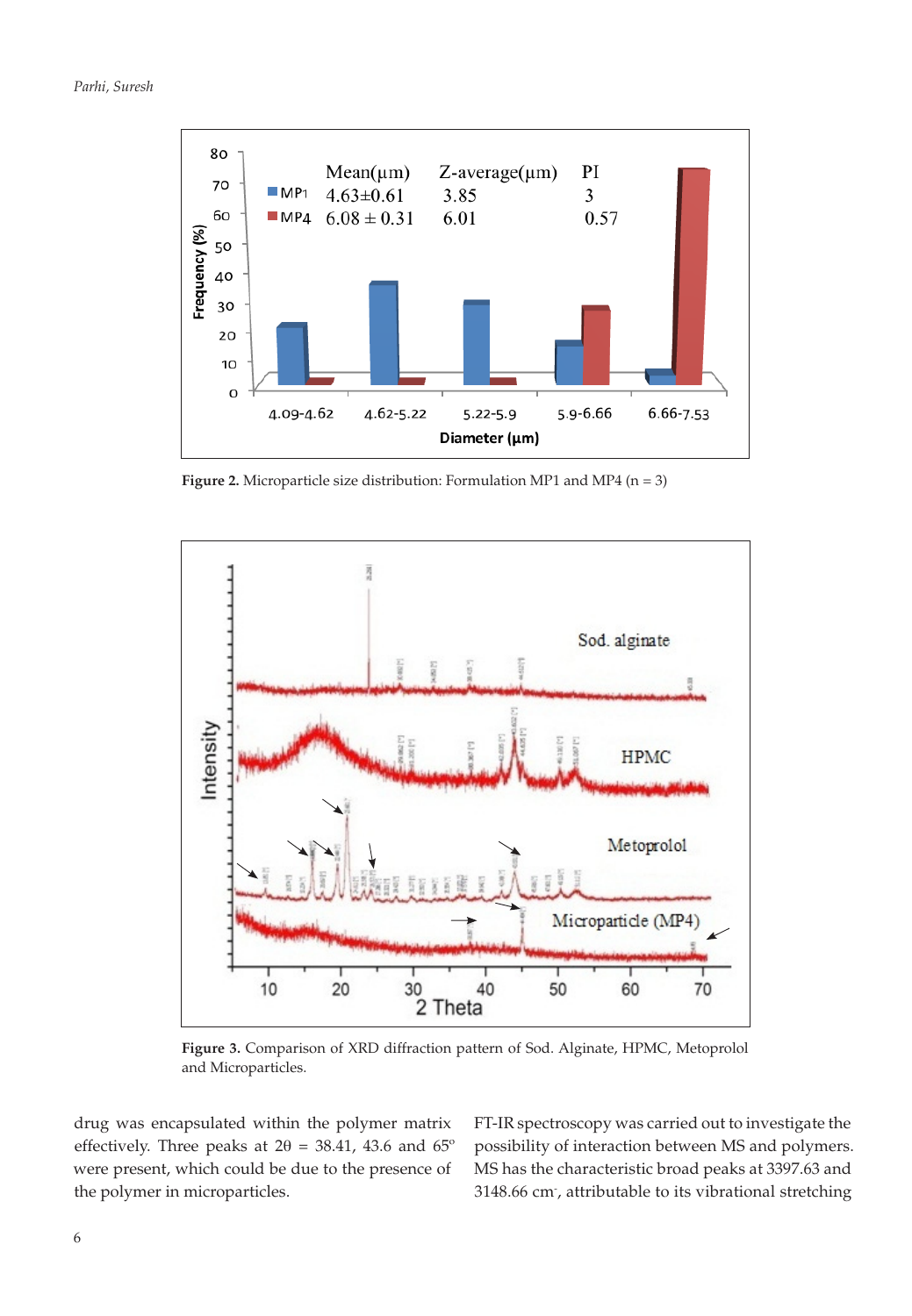of O-H and functional N-H bond, respectively. Other peaks are; C-O-C stretching vibration at 1114.24 cm<sup>-</sup>; C-N stretching at 1242.23 cm<sup>-</sup>; C = C aromatic stretching vibration at 1563.76 cm- ; C-H streching at 2923.97 cm- and C-O streching at 1385.12 cm- . The used carriers have lots of O-H groups (both HPMC and alginate) and  $C = O$  groups (alginate) that may react with the above groups of MS. Such types of interactions result from the formation of hydrogen bonding between drug and polymers that will lead to frequency shifts or splitting in absorption peaks. As can be seen from the spectra (Figure 4) of physical mixture of MS and alginate and microparticles, the peaks at 3148.66 cm– (functional peak for N-H bond) and  $1611.18$  cm<sup>-</sup> (C = O group) disappeared, indicating that there could be an interaction involved between  $C = O$  group of alginate and N-H group of MS. In addition, there was no evidence of interaction in the spectra of physical mixture of drug and HPMC.

The dissolution study was conducted in a phosphate buffer of pH 6.8 for 8 hrs and the release profile is presented in Figure 5. It was evident from the graph that the formulation MP1 showed initial burst release in which more than 65.08% of MS delivered in 1 hr. Other formulations showed biphasic profile, initial fast release phase until more than 80% of drug release in 5 hrs, followed by a sustained release.

The initial burst release in formulation MP1 is attributed to the fact that alginate with carboxylate groups dissolves at higher pH (28). In addition, the presence of the drug on the surface of microparticles also contributes to the effect. The subsequent phase in formulation MP2 to MP6 could be related to delinking of polymer(s) by non-gelling ions contained in the phosphate buffer and diffusion of drug through reinforced HPMC along with the above mechanism (alginate dissolution at higher pH). In addition, by increasing the HPMC concentration in



**Figure 4.** Comparison of FTIR spectra of sod. alginate, HPMC, Metoprolol, physical mixture of Metoprolol with sod. alginate and HPMC and Microparticles.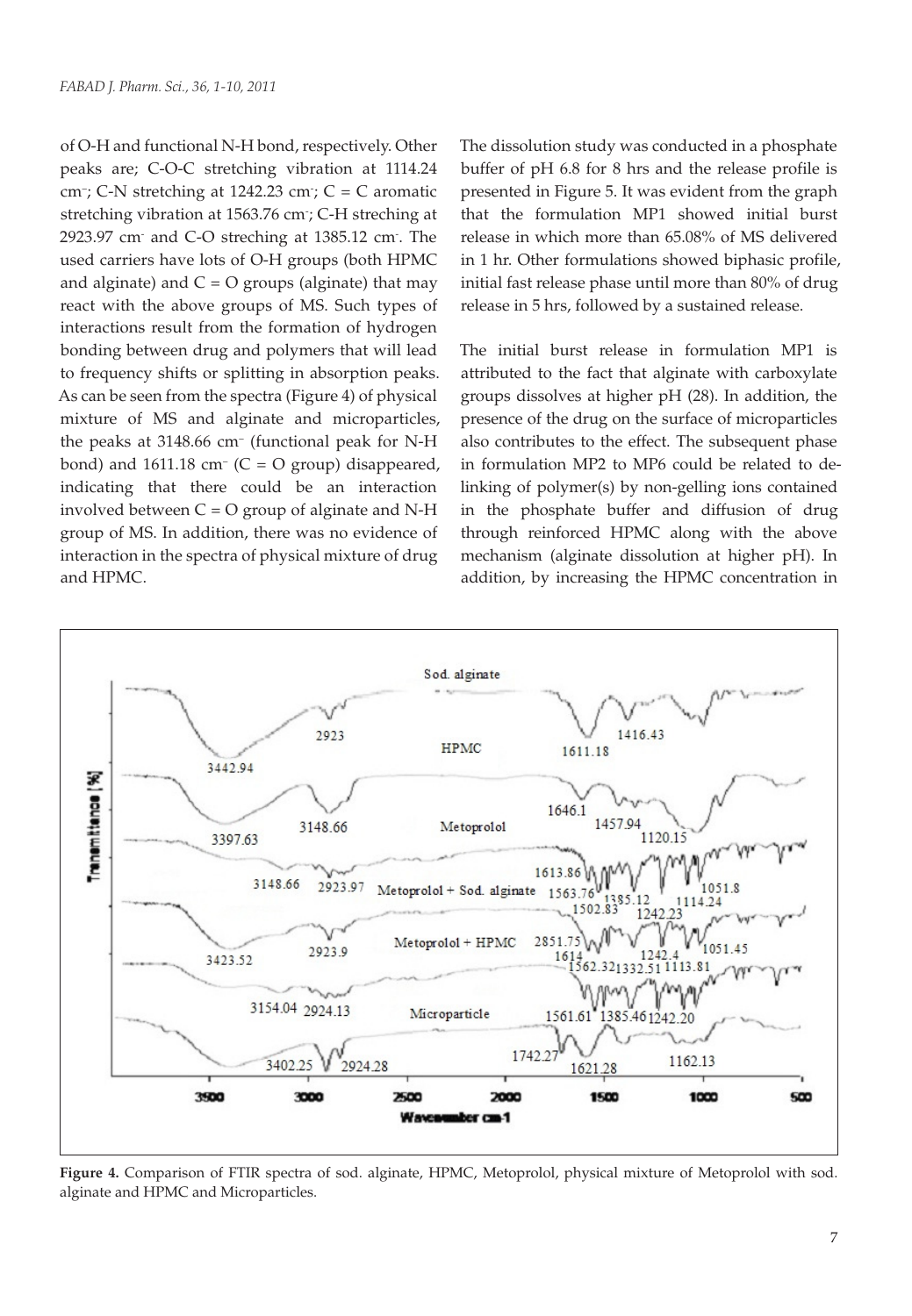

**Figure 5**. *In vitro* drug release of microparticles in phosphate buffer pH 6.8.

ratio, the rate of drug release decreases, owing to the long diffusional path length. In case of microparticles without HPMC, the drug release was 96.62% after 8 hrs. During the same period 88.92% of MS released from the formulation MP6, where the ratio of HPMC to alginate was 5:1.

The release data was studied in function of the power law. The r<sup>2</sup> values of all formulations were above 0.96, except for MP1, indicating a well fit to Korsmeyer-Peppas equation. Furthermore, the values of kinetic exponent 'n' in all formulations were below 0.43, which indicates the release mechanism is Fickian diffusion (29, 30).

**Table 2.** Values of kinetic exponent (n) and coefficient of regression (r<sup>2</sup>)

| Formulation     | Power law |       |                   |  |  |  |
|-----------------|-----------|-------|-------------------|--|--|--|
| Code            | n         | $r^2$ | Mechanism         |  |  |  |
| MP1             | 0.27      | 0.85  | Fickian Diffusion |  |  |  |
| MP <sub>2</sub> | 0.30      | 0.96  | Fickian Diffusion |  |  |  |
| MP <sub>3</sub> | 0.33      | 0.98  | Fickian Diffusion |  |  |  |
| MP4             | 0.35      | 0.97  | Fickian Diffusion |  |  |  |
| MP <sub>5</sub> | 0.38      | 0.97  | Fickian Diffusion |  |  |  |
| MP6             | 0.40      | 0.97  | Fickian Diffusion |  |  |  |

Analysis of variance (ANOVA-one way) reports showed no significant difference of effect of ratio of polymers on drug release ( $P < 0.05$  level) among formulations containing combination of polymer (MP2 to MP6), but there were significant differences between the formulation MP1 with rest of the formulations at 8 hrs.

# **CONCLUSIONS**

Microparticle drug delivery systems based on HPMC reinforced alginate were developed by emulsifying external gelation technique. MS was loaded into the microparticle drug delivery system. The *in vitro* release shows that HPMC addition could effectively extended the release of the drug. Further work has to be undertaken in order to ascertain the acceptability of interaction between MS and Sod. alginate.

# **REFERENCES**

- 1. Krishnaiah, Y.S.R., Karthikeyan, R.S., Satyanarayana, V., A three-layer guar gum matrix tablet for oral controlled delivery of highly soluble metoprolol tartrate, *Int J Pharm*, 2002, 241: 353-366.
- 2. Kumaravelrajan, R., Narayanan, N., Suba, V., Bhaskar, K., Simultaneous delivery of Nifedipine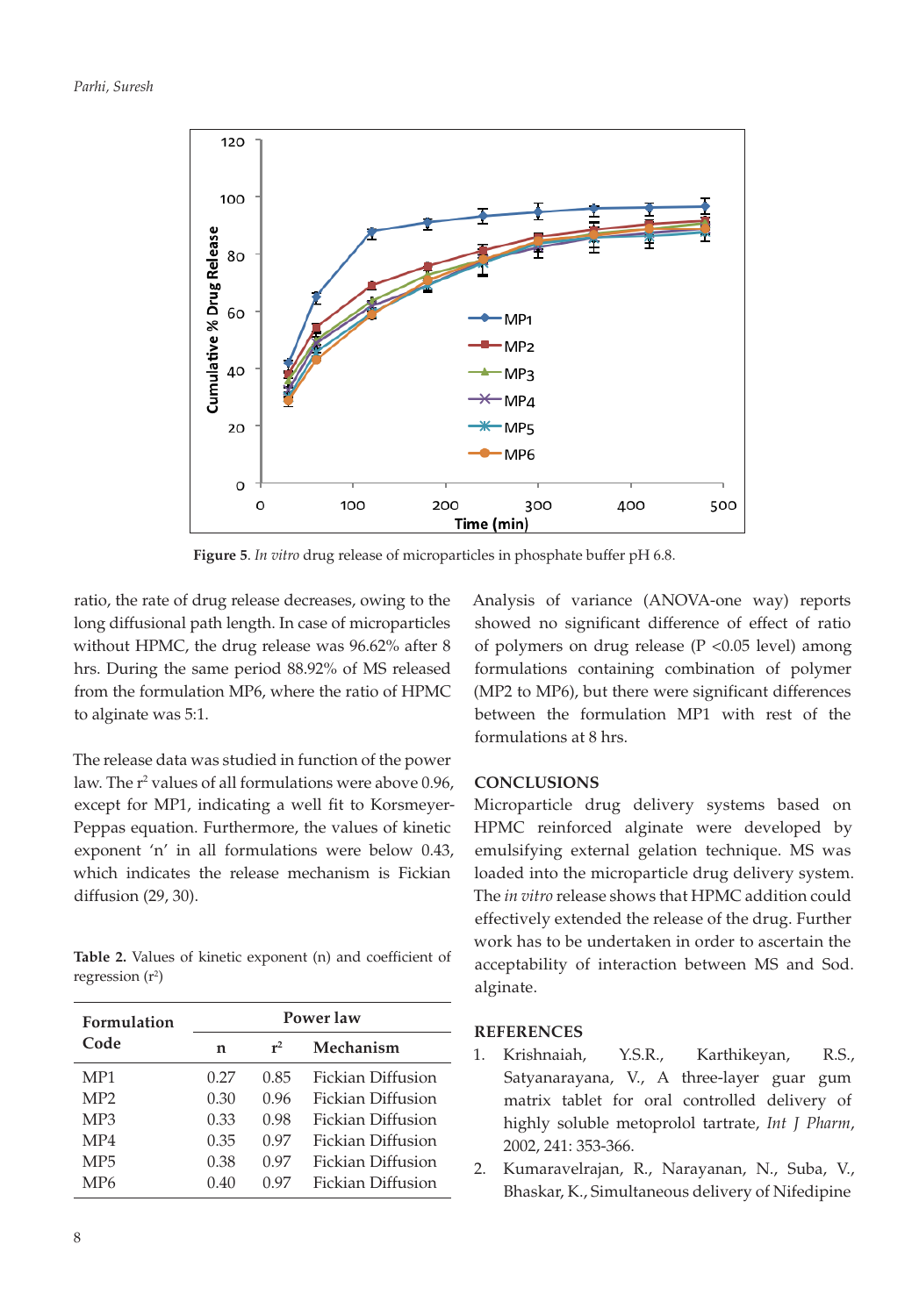and Metoprolol tartarate using sandwiched osmotic pump tablet system, *Int J Pharm,* 2010, 399: 60–70.

- 3. Ye, Z-W., Rombout, P., Remon, J.P., Vervaet, C., Mooter, G.V., Correlation between the permeability of metoprolol tartrate through plasticized isolated ethylcellulose/ hydroxypropyl methylcellulose films and drug release from reservoir pellets, *Eur J Pharm Biopharm,* 2007, 67: 485–490.
- 4. Al-Saidan, S.M., Krishnaiah, Y.S.R., Satyanarayana, V., Bhaskar, P., Karthikeyan, R.S., Pharmacokinetic evaluation of guar gum-based three-layer matrix tablets for oral controlled delivery of highly soluble metoprolol tartrate as a model drug, *Eur J Pharm Biopharm,*2004, 58: 697–703.
- 5. Kendall, M.J., Maxwell, S.R., Westergren, S.A., Controlled release metoprolol. Clinical pharmacokinetic and therapeutic implications. *Clin Pharmcokinet,* 1991, 5: 319–330.
- 6. Lennard, M.S., Silas, J.H., Freestone, S., Trevethick, J., Defective metabolism of metoprolol in poor hydroxylators of debrisoquine, *Br J Clin Pharmacol,* 1982, 14: 301–303.
- 7. Sandberg, A., Ragnarsson, G., Johnson, U.E., Sjogren, J., Design of a new multiple unit controlled release formulation of metoprololmetoprolol CR, *Eur J Clin Pharmacol,* 1998, 33: S3–S7.
- 8. Kendall, M.J., Metoprolol-controlled release, zero order kinetics, *J Clin Pharm Ther,* 1989, 24: 159–179.
- 9. Abrahamsson, B., Alpsten, M., Jonsson, U.E., Lundberg, P.J., Sandberg, A., Sundgren, M., Svenheden, A., To11i, J., Gastro-intestinal transit of a multiple-unit formulation (metoprolol CR/ZOK) and a non-disintegrating tablet with emphasis on colon, *Int J Pharm,* 1996, 140: 229-235.
- 10. Eddington, N.D., Marroum, P., Uppoor, R., Hussain, A., Development and internal validation of an *in vitro–in vivo* correlation for a hydrophilic metoprolol tartrate extended-release tablet formulation, *Pharm Res,* 1998, 15: 466–473.
- 11. Ghosh, L.K., Sairam, P., Gupta, B.K., Development and evaluation of an oral controlled release

multiple emulsion drug delivery system of a specific beta blocker metoprolol tartrate, *Bulletino Chemico Farmaceutico,*1996, 135: 468–471.

- 12. Okabe, K., Yamoguchi, H., Kawai, Y., New iontophoretic transdermal administration of the beta-blocker-metoprolol, *J Control Release,* 1987, 4: 79–85.
- 13. Breimer, D.D., Gastrointestinal drug delivery systems, *Pharm Tech,* 1983, **7**: 18–23.
- 14. Pillay, V., Fassihi, R., A novel approach for constant rate delivery of highly soluble bioactives from a simple monolithic system, *J Control Release,* 2000, 67: 67–78.
- 15. Narendra, C., Srinath, M.S., Rao, B.P., Development of three layered buccal compact containing metoprolol tartrate by statistical optimization technique, *Int J Pharm,* 2005, 304: 102–114.
- 16. Hasan, A.S., Socha, M., Lamprecht, A., Gazhouani, F., Sapin, A., Hoffman, M., Maincent, P., Ubrich, N., Effect of the microencapsulation of nanoparticles on the reduction of burst release, *Int J Pharm,* 2007, 344: 53-61.
- 17. Bazzo, G.C., Lemos-Senna, E., Pires, A.T.N., Poly (3-hydroxybutyrate) /chitosan /ketoprofen or piroxicam composite microparticles: preparation and controlled drug release evaluation, *Carbohydrate Polymers*, 2009, 77: 839-844.
- 18. Moebus, K., Siepmann, J., Bodmeier, R., Alginate– poloxamer microparticles for controlled drug delivery to mucosal tissue, *Eur J Pharm Biopharm,*  2009, 72: 42-53.
- 19. Nellore, R.V., Rekhi, G.S., Hussain, A.S., Tillman, L.G., Augsburger, L.L., Development of metoprolol tartrate extended-release matrix tablet formulations for regulatory policy consideration, *J Control Release,* 1998, 50: 247–256.
- 20. Rekhi, G.S., Nellore, R.V., Hussain, A.S., Tillman, L.G., Malinowski, H.J., Augsburger, L.L., Identification of critical formulation and processing variables for metoprolol tartrate extended-release (ER) matrix tablets, *J Control Release,* 1999, 59: 327–342.
- 21. Chan, L.W., Heng, P.W.S., Effects of aldehydes and methods of cross-linking on properties of calcium alginate microspheres prepared by emulsification, *Biomaterials*, 2002, 23: 1319–1326.